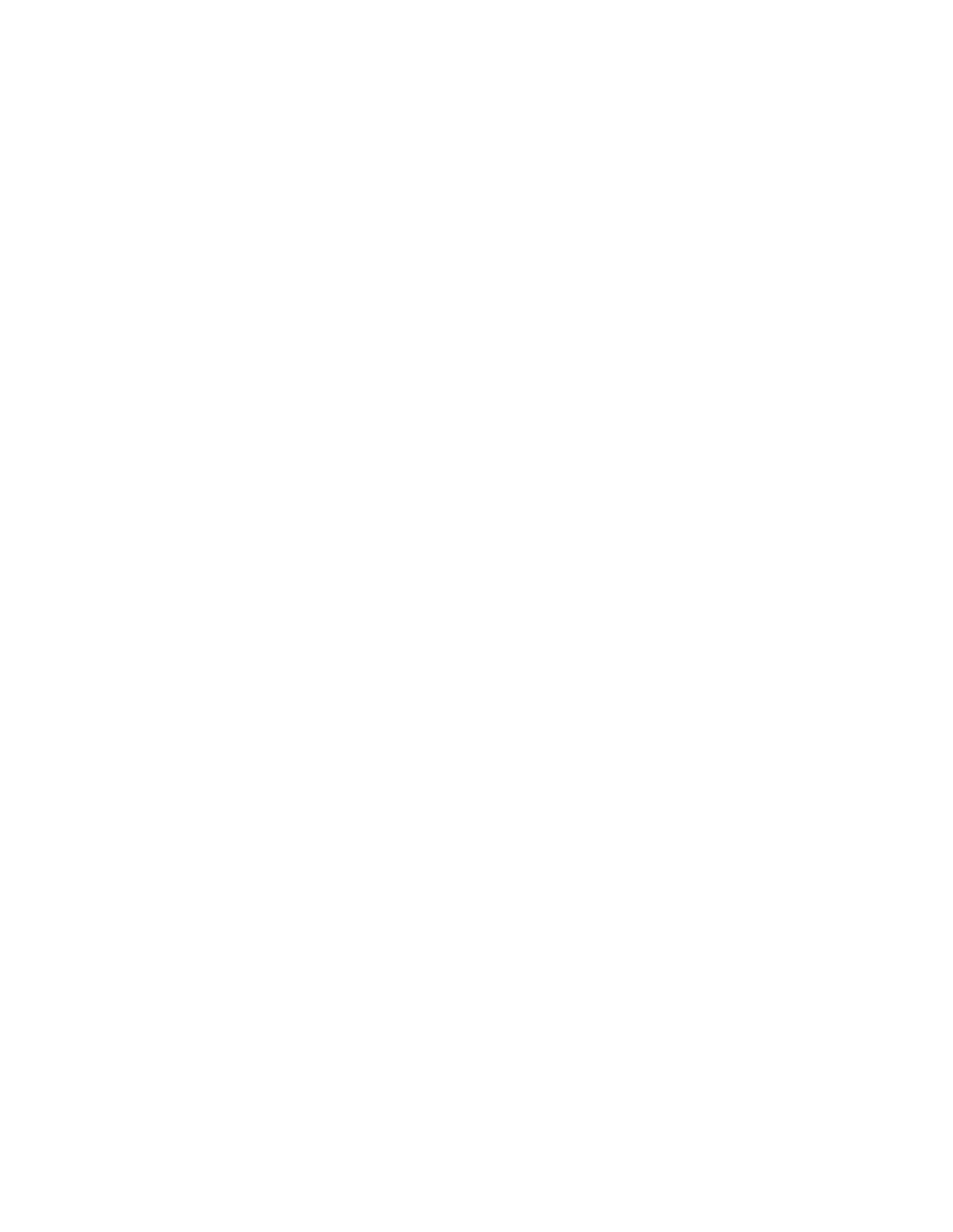| 200 LEVEL FIRST SEMESTER CURRENT CURRICULUM |                                       |                |                |                |                |                |  |
|---------------------------------------------|---------------------------------------|----------------|----------------|----------------|----------------|----------------|--|
| Code                                        | Title                                 | $\mathbf{I}$   | т              | P              | CU             | Prerequisites  |  |
| <b>PHY202</b>                               | <b>Intermediate Mechanics</b>         | 3              | $\mathbf{1}$   | $\mathbf 0$    | 4              | <b>PHY183</b>  |  |
| <b>PHY222</b>                               | <b>Heat and Thermodynamics</b>        | $\overline{2}$ | $\mathbf{1}$   | $\overline{0}$ | $\overline{3}$ | <b>PHY184</b>  |  |
| <b>PHY271</b>                               | <b>Basic Experimental Physics III</b> | 0              | 0              | $\overline{3}$ | $\mathbf{1}$   |                |  |
| MTH211                                      | Linear Algebra I                      | $\overline{2}$ | $\mathbf{1}$   | $\mathbf 0$    | $\overline{3}$ | MTH121         |  |
| <b>MHT212</b>                               | <b>Mathematical Methods I</b>         | $\overline{2}$ | $\overline{1}$ | $\mathbf 0$    | $\overline{3}$ | <b>MTH122</b>  |  |
| CS232                                       | Intro. to Computer Science I          | $\overline{2}$ | $\mathbf{1}$   | $\mathbf 0$    | $\overline{3}$ |                |  |
| <b>GNS201</b>                               | <b>Information Science</b>            | $\overline{2}$ | 0              | $\mathbf 0$    | $\overline{2}$ |                |  |
| GNS101                                      | Use of English I                      | $\overline{2}$ | 0              | $\mathbf 0$    | $\overline{2}$ |                |  |
| <b>MTH213</b>                               | <b>ANALYSIS I</b>                     | $\overline{2}$ | $\mathbf{1}$   | $\Omega$       | $\overline{3}$ | $\overline{a}$ |  |
| <b>ME 214</b>                               | <b>Workshop Practice I</b>            | 0              | $\overline{0}$ | $\overline{3}$ | $\mathbf{1}$   |                |  |
| <b>TOTAL =23/25</b><br>*GNS 101 for DE only |                                       |                |                |                |                |                |  |

| <b>200 LEVEL SECOND SEMESTER CURRENT CURRICULUM</b> |                                          |                |                |          |                |                          |  |
|-----------------------------------------------------|------------------------------------------|----------------|----------------|----------|----------------|--------------------------|--|
| Code                                                | Title                                    |                | т              | P        | CU             | Prerequisites            |  |
| <b>PHY212</b>                                       | Interactions, Fields and waves           | 3              | 1              | $\Omega$ | 4              | <b>PHY188</b>            |  |
| <b>PHY242</b>                                       | <b>Atomic Physics I</b>                  | $\overline{2}$ | 1              | $\Omega$ | 3              | <b>PHY189</b>            |  |
| <b>PHY 272</b>                                      | <b>Basic Experimental Physics IV</b>     | $\Omega$       | $\Omega$       | 3        | 1              |                          |  |
| <b>MTH221</b>                                       | Linear Algebra II                        | $\overline{2}$ | 1              | $\Omega$ | 3              | <b>MTH121</b>            |  |
| <b>MTH223</b>                                       | Analysis II                              | $\overline{2}$ | 1              | 0        | 3              | <b>MTH123</b>            |  |
| CS 242                                              | Intro. Computer Science II               | $\overline{2}$ | 1              | $\Omega$ | 3              |                          |  |
| <b>GNS 202</b>                                      | Nigerian History & Culture               | 2              | 0              | $\Omega$ | $\overline{2}$ | $\qquad \qquad$          |  |
| <b>GNS 222</b>                                      | Peace and Conflict Resolution Studies    | $\overline{2}$ | $\mathbf 0$    | $\Omega$ | $\overline{2}$ | $\overline{\phantom{m}}$ |  |
| <b>GNS 102</b>                                      | Use of English II                        | $\overline{2}$ | $\overline{0}$ | $\Omega$ | $\overline{2}$ | $\overline{\phantom{m}}$ |  |
| <b>PHY 281</b>                                      | <b>Mathematical Methods of Physics I</b> | $\overline{2}$ | 1              | $\Omega$ | 3              | <b>MTH 212</b>           |  |
| $TOTAL = 24/$<br>*GNS 102 for DE only               |                                          |                |                |          |                |                          |  |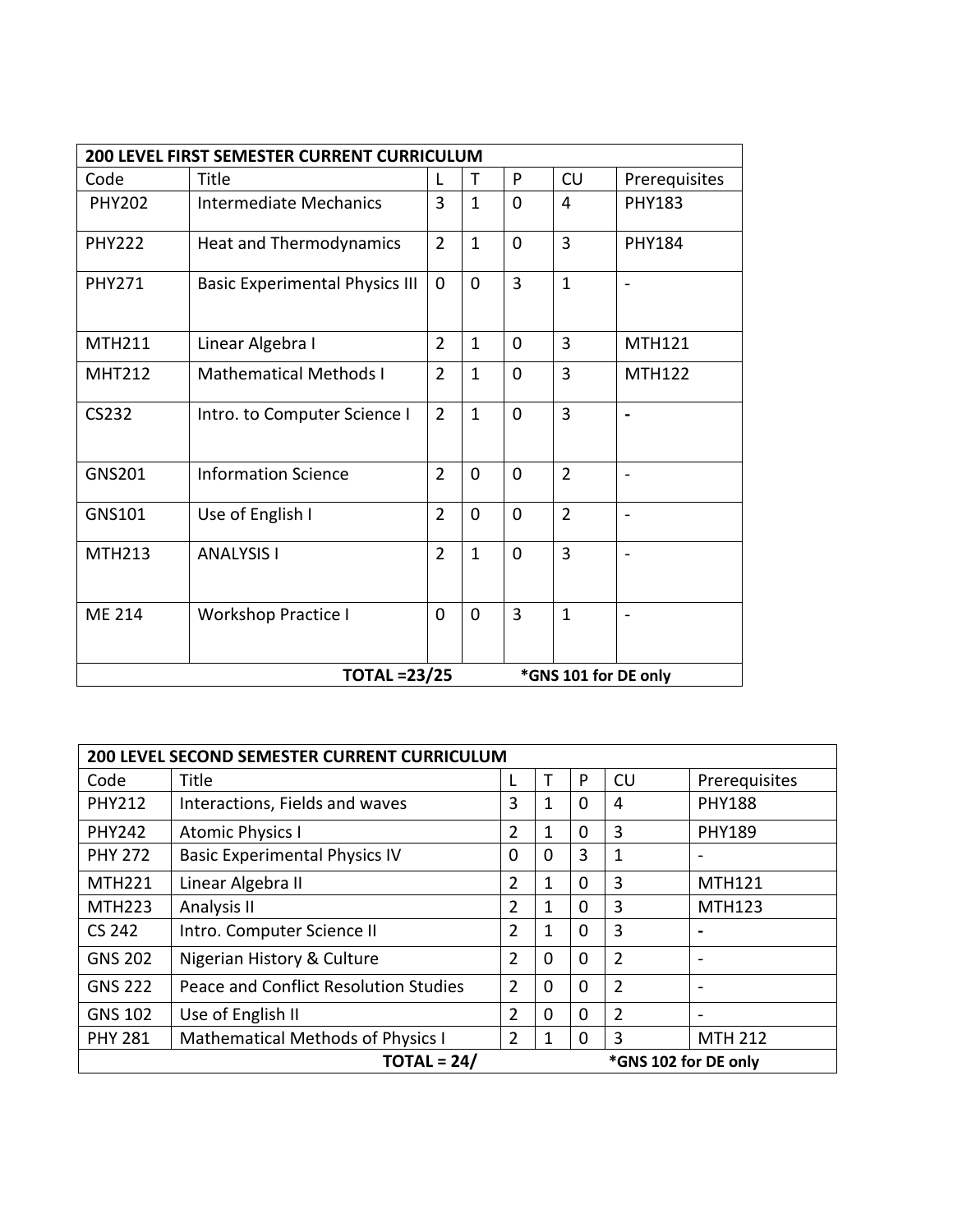| <b>300 LEVEL FIRST SEMESTER CURRENT CURRICULUM</b> |                      |                |              |   |                |                |  |
|----------------------------------------------------|----------------------|----------------|--------------|---|----------------|----------------|--|
| Code                                               | Title                |                | т            | P | CU             | Prerequisite   |  |
|                                                    |                      |                |              |   |                | S              |  |
| <b>PHY303</b>                                      | Analytical           | $\overline{2}$ | 1            | O | 3              | PHY202,        |  |
|                                                    | <b>Mechanics</b>     |                |              |   |                | <b>MTH222</b>  |  |
| <b>PHY342</b>                                      | Atomic physics II    | $\overline{2}$ | $\mathbf{1}$ | 0 | 3              | <b>PHY242</b>  |  |
| <b>PHY371</b>                                      | Experimental         | 0              | $\Omega$     | 6 | $\mathfrak{D}$ |                |  |
|                                                    | physics I            |                |              |   |                |                |  |
| <b>PHY352</b>                                      | <b>Electronics I</b> | $\overline{2}$ | $\mathbf{1}$ | 0 | 3              |                |  |
| <b>MTH 312</b>                                     | Analysis III         | $\overline{2}$ | 1            | 0 | 3              | <b>MTH 223</b> |  |
| <b>ME 214</b>                                      | Workshop             | 0              | $\Omega$     | 3 | 1              |                |  |
|                                                    | Practice             |                |              |   |                |                |  |
| <b>GNS 301</b>                                     | Science,             | $\overline{2}$ | 1            | O | 3              |                |  |
|                                                    | Technology<br>and    |                |              |   |                |                |  |
|                                                    | society              |                |              |   |                |                |  |
| <b>TOTAL = 18</b>                                  |                      |                |              |   |                |                |  |

| <b>300 LEVEL SECOND SEMESTER CURRENT CURRICULUM</b> |                                                 |                |             |              |                |                                 |  |  |
|-----------------------------------------------------|-------------------------------------------------|----------------|-------------|--------------|----------------|---------------------------------|--|--|
| Code                                                | Title                                           |                | т           | P            | CU             | Prerequisites                   |  |  |
| <b>PHY333</b>                                       | <b>Quantum Mechanics I</b>                      | $\overline{2}$ | 1           | $\mathbf 0$  | 3              | <b>PHY342/PHY3</b><br>03/MTH222 |  |  |
| <b>PHY355</b>                                       | Solid state physics I                           | 2              | 1           | $\mathbf{0}$ | 3              | <b>PHY342</b>                   |  |  |
| <b>PHY372</b>                                       | Experimental physics II                         | $\Omega$       | 0           | 6            | $\overline{2}$ |                                 |  |  |
| <b>PHY 382</b>                                      | <b>Mathematical Methods of Physics II</b>       | $\overline{2}$ | 1           | $\mathbf{0}$ | 3              | <b>MTH 222</b>                  |  |  |
| <b>PHY 362</b>                                      | <b>Nuclear and Particle Physics</b>             | $\overline{2}$ | 1           | $\mathbf 0$  | 3              | <b>PHY 342</b>                  |  |  |
| <b>PHY 386</b>                                      | Energy<br>Source<br>and<br>Energy<br>Conversion | $\overline{2}$ | $\mathbf 0$ | $\mathbf 0$  | $\overline{2}$ |                                 |  |  |
| <b>MTH323</b>                                       | Complex analysis I                              | 2              | 1           | $\mathbf{0}$ | 3              |                                 |  |  |
| <b>GNS 302</b>                                      | <b>Business Growth and Creation</b>             | 2              | 0           | $\mathbf{0}$ | $\overline{2}$ |                                 |  |  |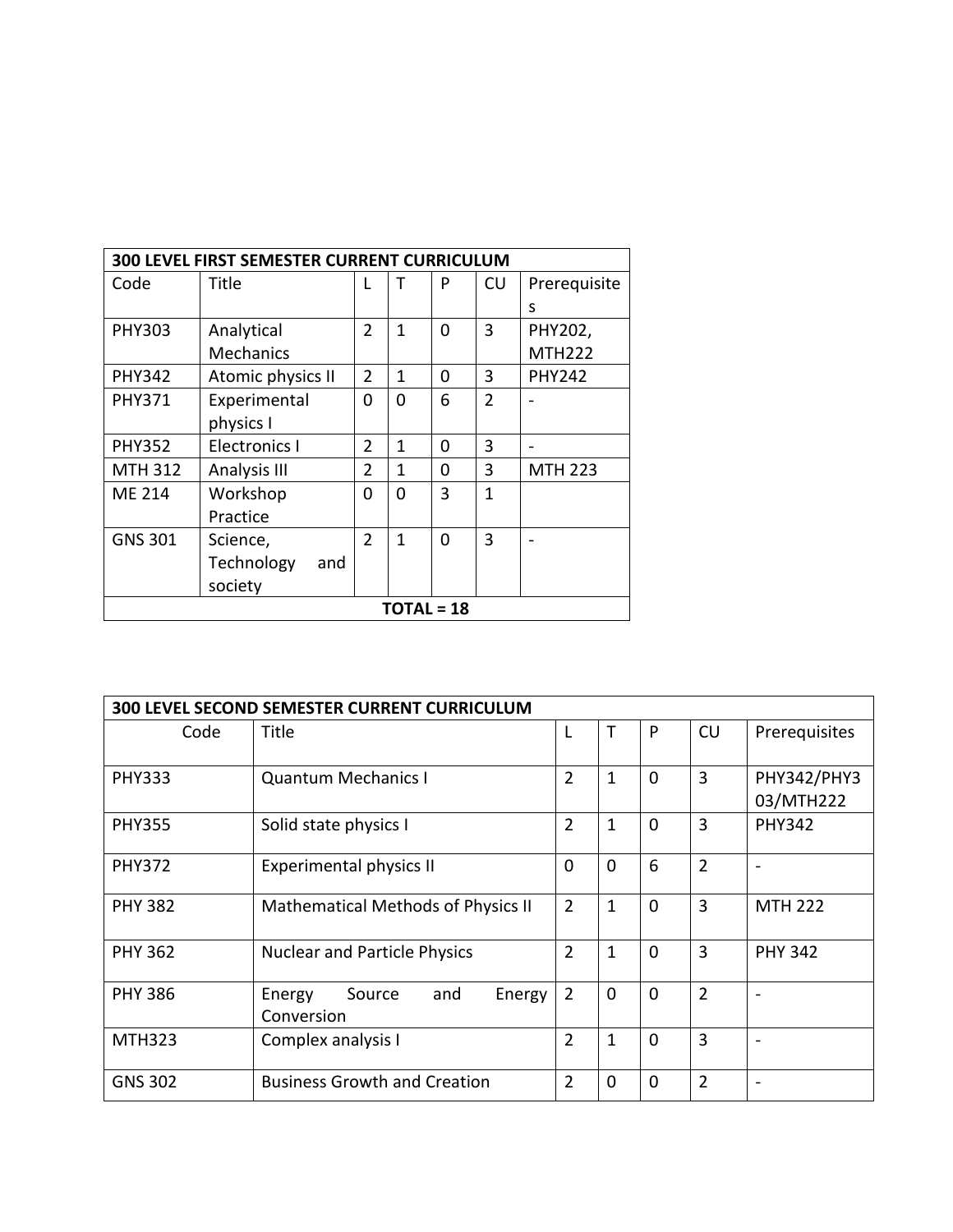**400 LEVEL IT FIRST AND SECOND SEMESTER 8 UNITS**